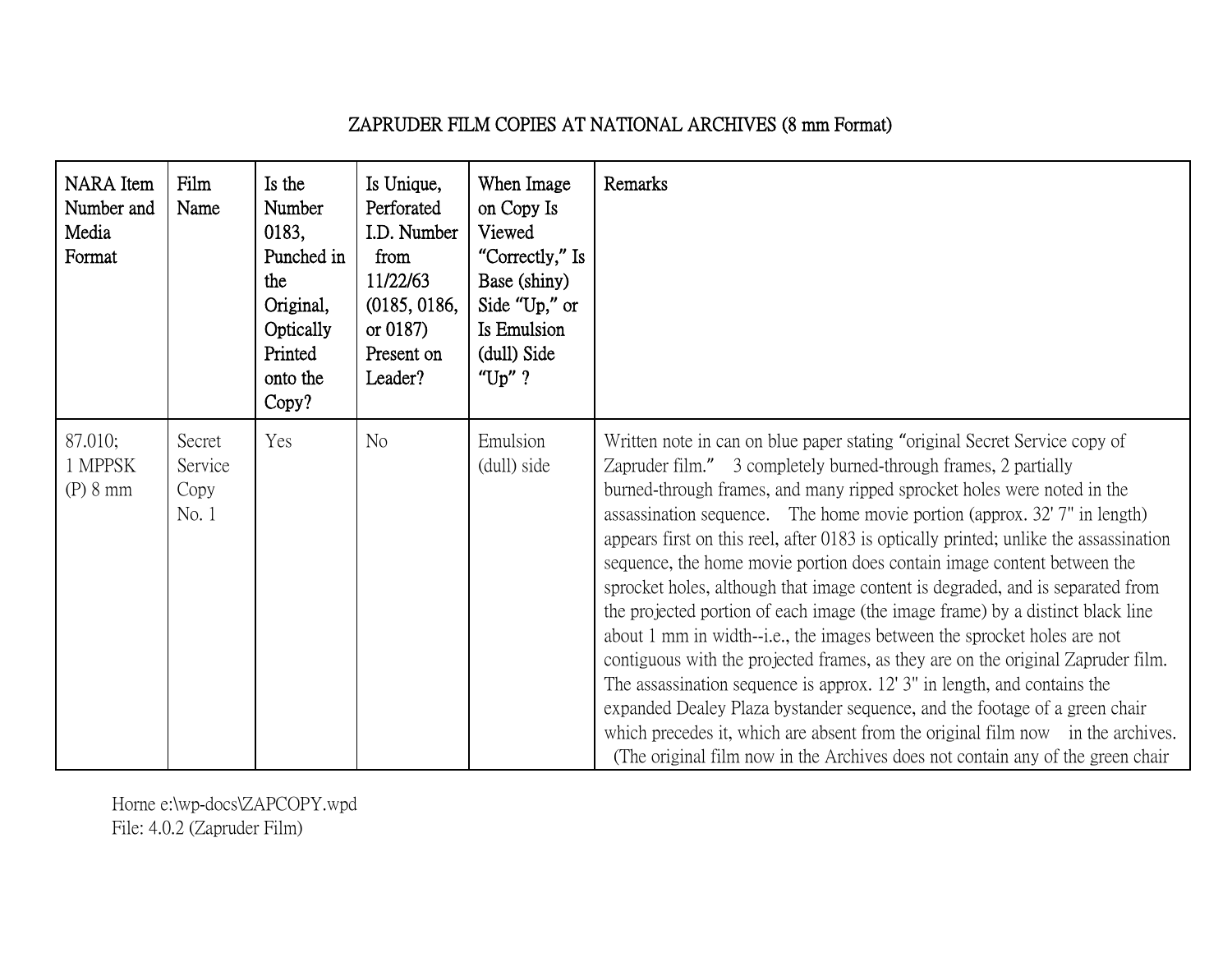|                                |                                    |     |           |                         | footage, and only contains 14 frames of the Dealey Plaza bystander sequence.)<br>Correct orientation of home movie is not known; however, to read printed<br>number 0183 and edge print info "Processed by Kodak Nov 63 (Blue Lettering)"<br>on home movie correctly, images must be viewed with base (shiny side) up.<br>On the assassination sequence, when the frames are viewed correctly, the edge<br>print information (Kodachrome IIA--"date code" of dot, triangle--Safety Film) is<br>read backwards.                                                                                                                                                                                                                                                                                                                                                                                                                                                                                                                                                                                                                                                                                                                                                    |
|--------------------------------|------------------------------------|-----|-----------|-------------------------|-------------------------------------------------------------------------------------------------------------------------------------------------------------------------------------------------------------------------------------------------------------------------------------------------------------------------------------------------------------------------------------------------------------------------------------------------------------------------------------------------------------------------------------------------------------------------------------------------------------------------------------------------------------------------------------------------------------------------------------------------------------------------------------------------------------------------------------------------------------------------------------------------------------------------------------------------------------------------------------------------------------------------------------------------------------------------------------------------------------------------------------------------------------------------------------------------------------------------------------------------------------------|
| 87.010;<br>1 MPPSK<br>(P) 8 mm | Secret<br>Service<br>Copy<br>No. 2 | Yes | Yes: 0186 | Emulsion<br>(dull) side | Timing notches are present on the edges of this film, indicating that<br>In red can.<br>this film was used as a master for subsequent copies. The assassination<br>sequence on this film appears before the home movie portion, and is split into<br>two different sections, as follows: (1) the first section is only about 5' 5" in<br>length, and contains only the last two frames of the lead motorcycle sequence<br>before the jump cut to the limousine is seen; and (2) the second section, about 6'<br>9" in length, commences with the number 0186 punched into black film, which<br>gives way to clear film (and which appears to be photographically copied<br>leader), and transitions, without any physical splice, to the first three scene<br>changes in the assassination sequence--about 60 frames of what appears to be a<br>green chair, about 117 frames of Marilyn Sitzman and Dealey Plaza bystanders,<br>and what appears to be all of the lead motorcycle sequence, except for its last<br>two frames, which appeared earlier on the first section of the assassination<br>The home movie portion of Zapruder's film on this Secret Service<br>sequence.<br>copy appears after the assassination sequences, and is about 32' long; as in |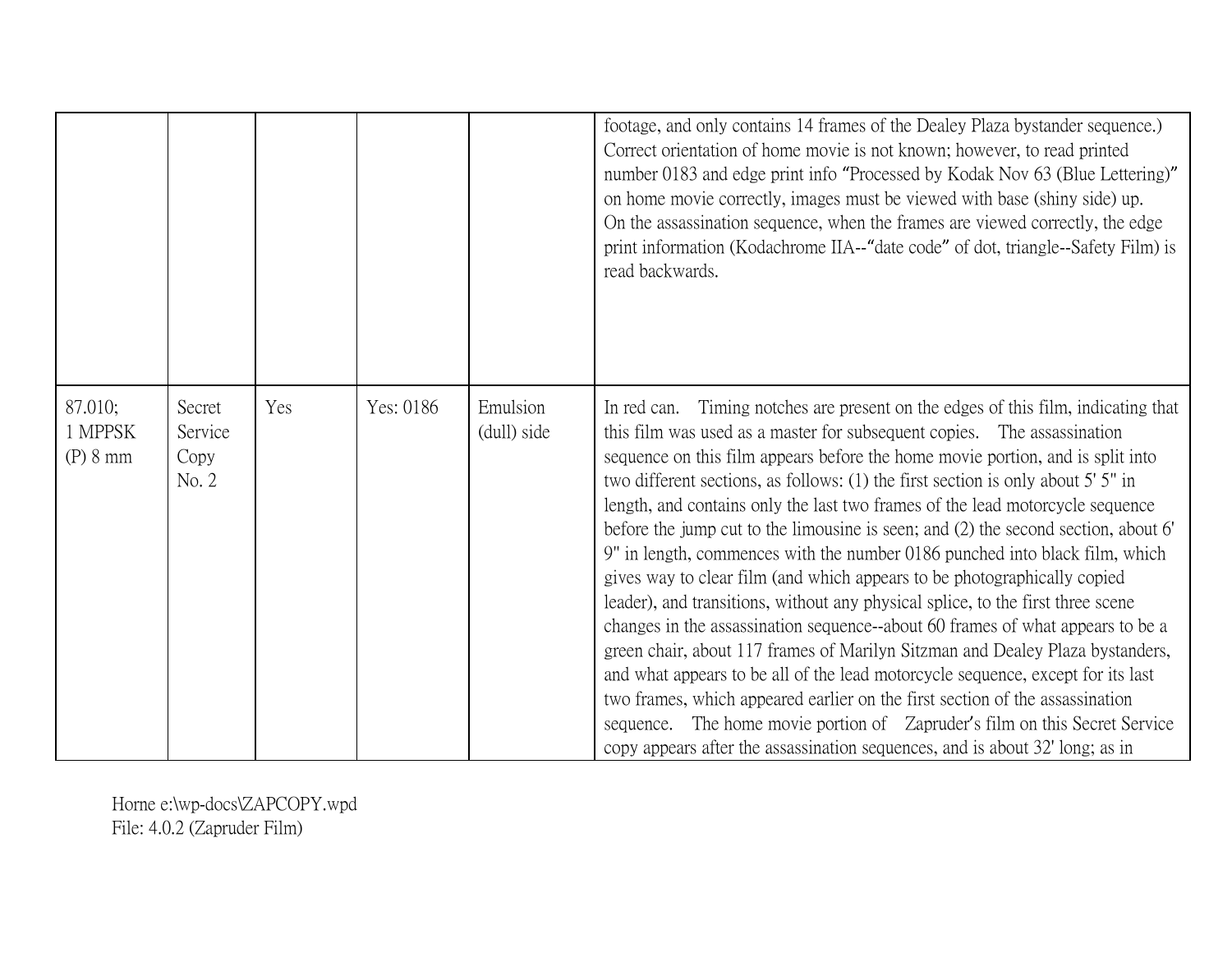|                                 |                             |                |    |                      | Secret Service copy # 1, it also has images between the sprocket holes, and these<br>images between the perforations, in addition to appearing degraded, are not<br>contiguous with the projected frames, but are separated by a black line about 1<br>The home movie portion consists of four scenes: "kid playing,<br>mm wide.<br>baby in green grass, kid behind tree, and lady in blue on telephone." The<br>Dealey Plaza bystander sequence is much longer than on the original Zapruder<br>film, indicating that some of the original film is missing. There are no images<br>between the perforations on the assassination sequence. The optically printed<br>0183 appears on film contiguous with the home movie sequence. Correct<br>orientation of home movie sequence is not known.                                                                                                                                                                                                                                                                            |
|---------------------------------|-----------------------------|----------------|----|----------------------|---------------------------------------------------------------------------------------------------------------------------------------------------------------------------------------------------------------------------------------------------------------------------------------------------------------------------------------------------------------------------------------------------------------------------------------------------------------------------------------------------------------------------------------------------------------------------------------------------------------------------------------------------------------------------------------------------------------------------------------------------------------------------------------------------------------------------------------------------------------------------------------------------------------------------------------------------------------------------------------------------------------------------------------------------------------------------|
| 200.436;<br>1 MPPSK<br>(P) 8 mm | Time-Lif<br>e Copy<br>No. 1 | N <sub>o</sub> | No | Base (shiny)<br>side | No home movie present. This copy appears faded and washed-out in<br>comparison to the rather vivid dyes in the two Secret Service copies.<br>No images between sprocket holes on assassination sequence. This film<br>contains photographically printed renditions of the physical splices which are<br>found at the two damaged spots in the original Zapruder film, and like the<br>original, has only has 14 frames of Dealey Plaza bystanders preceding the lead<br>motorcycle sequence. Conclusion: this cannot be a first generation copy, and is<br>instead a copy of the original Zapruder film as it exists today, with its two<br>splices and limited amount of Dealey Plaza bystander footage at the beginning.<br>(No film which exhibits photographically printed splices during the motorcade<br>sequence can be first generation, since the first generation copies were made<br>from the original before <i>Life</i> personnel damaged the film.) The following edge<br>print information appears on the film: "Safety Film 71-- date code (plus sign and |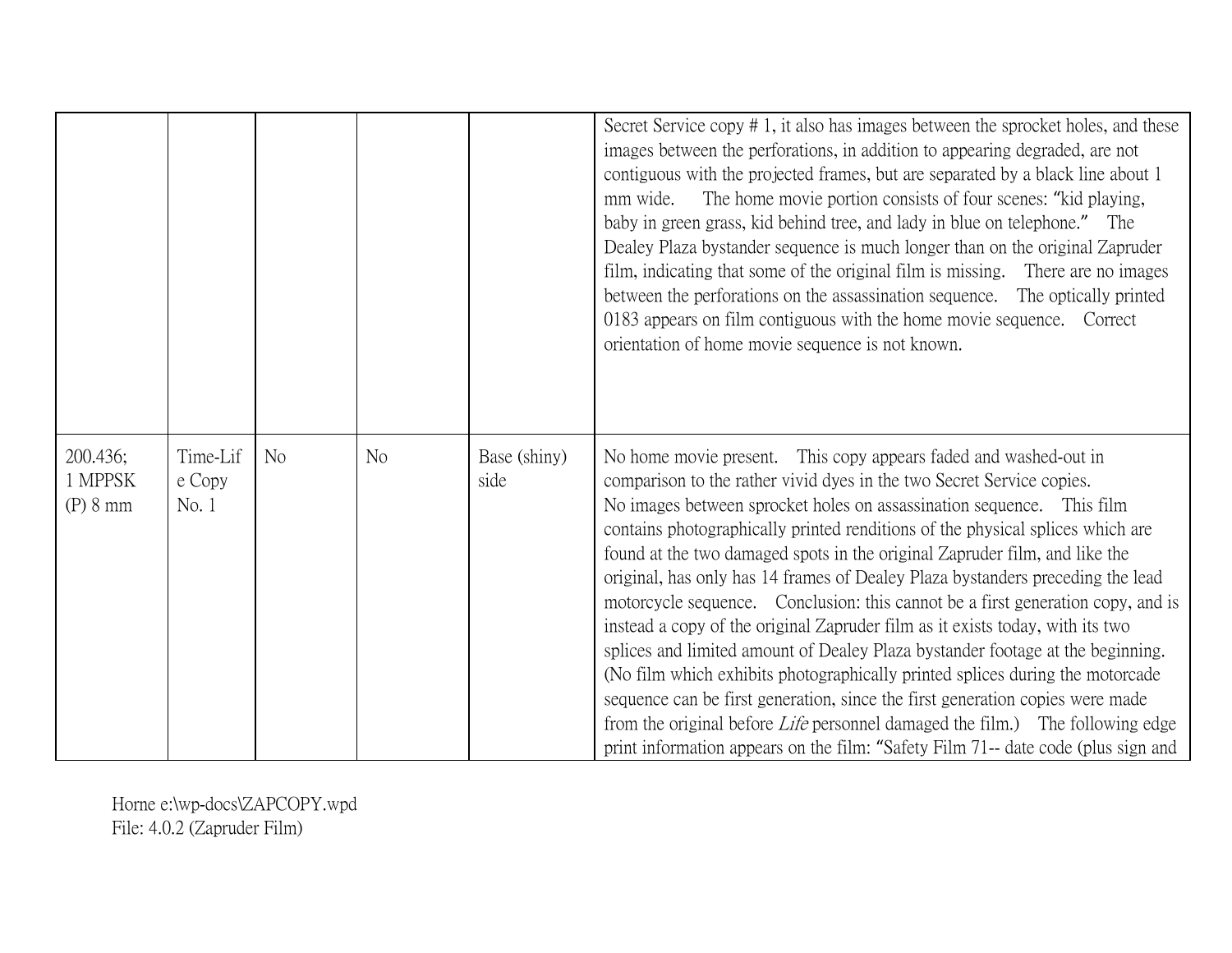|                                  |                             |                |                |                      | circle)--Eastman." When the frames are viewed correctly, this lettering can be<br>read normally (i.e., left to right).                                                                                                                                                                                                                                                                                                                                                                                                                                                                                                                                                                                                                                                                                                                                                                              |
|----------------------------------|-----------------------------|----------------|----------------|----------------------|-----------------------------------------------------------------------------------------------------------------------------------------------------------------------------------------------------------------------------------------------------------------------------------------------------------------------------------------------------------------------------------------------------------------------------------------------------------------------------------------------------------------------------------------------------------------------------------------------------------------------------------------------------------------------------------------------------------------------------------------------------------------------------------------------------------------------------------------------------------------------------------------------------|
| 200.436;<br>1 MPPSK<br>(P) 8 mm  | Time-Lif<br>e Copy<br>No. 2 | N <sub>o</sub> | No             | Base (shiny)<br>side | No home movie present. This second Time-Life copy also appears inferior to<br>Secret Service copies no. 1 and 2. No images between sprocket holes on<br>assassination sequence. Following appears on leader at the tail of the film:<br>"Don't use this start-heads * tail." Contains same photographically printed<br>splices during the motorcade sequence, and the same 14 frames of Dealey Plaza<br>bystanders, as Time-Life copy no. 1. Thus, this represents a copy (generation<br>unknown) of the damaged original, and cannot be one of the 11/22/63<br>first-generation copies. It is unclear whether or not this is the same generation<br>as Time-Life copy no. 1, but it should be noted that on both of these films, when<br>the frames are viewed correctly, the base (shiny) side is "up," towards the<br>viewer, implying that both Time-Life copies may be of the same generation. |
| 272E42.9;<br>1 MPPSK<br>(P) 8 mm | FBI(?)                      | N <sub>o</sub> | N <sub>o</sub> | Base (shiny)<br>side | CE 904, Copy No. 1. No home movie present. No images between sprocket<br>holes on assassination sequence. Following appears on leader: "Huemark"<br>$1 - 27.$ "                                                                                                                                                                                                                                                                                                                                                                                                                                                                                                                                                                                                                                                                                                                                     |
| 272E42.9;<br>1 MPPSK<br>(P) 8 mm | FBI(?)                      | No             | No             | Base (shiny)<br>side | CE 904, Copy No. 2. No home movie present. No images between sprocket<br>holes on assassination sequence. Following appears on leader: "Do not use.<br>Scratched and poor quality. 3518 18 K88 400R BX."                                                                                                                                                                                                                                                                                                                                                                                                                                                                                                                                                                                                                                                                                            |
| 272E42.14;                       | $(6A-1)$                    | N <sub>o</sub> | N <sub>o</sub> | Emulsion             | No home movie present. No images between perforations on assassination                                                                                                                                                                                                                                                                                                                                                                                                                                                                                                                                                                                                                                                                                                                                                                                                                              |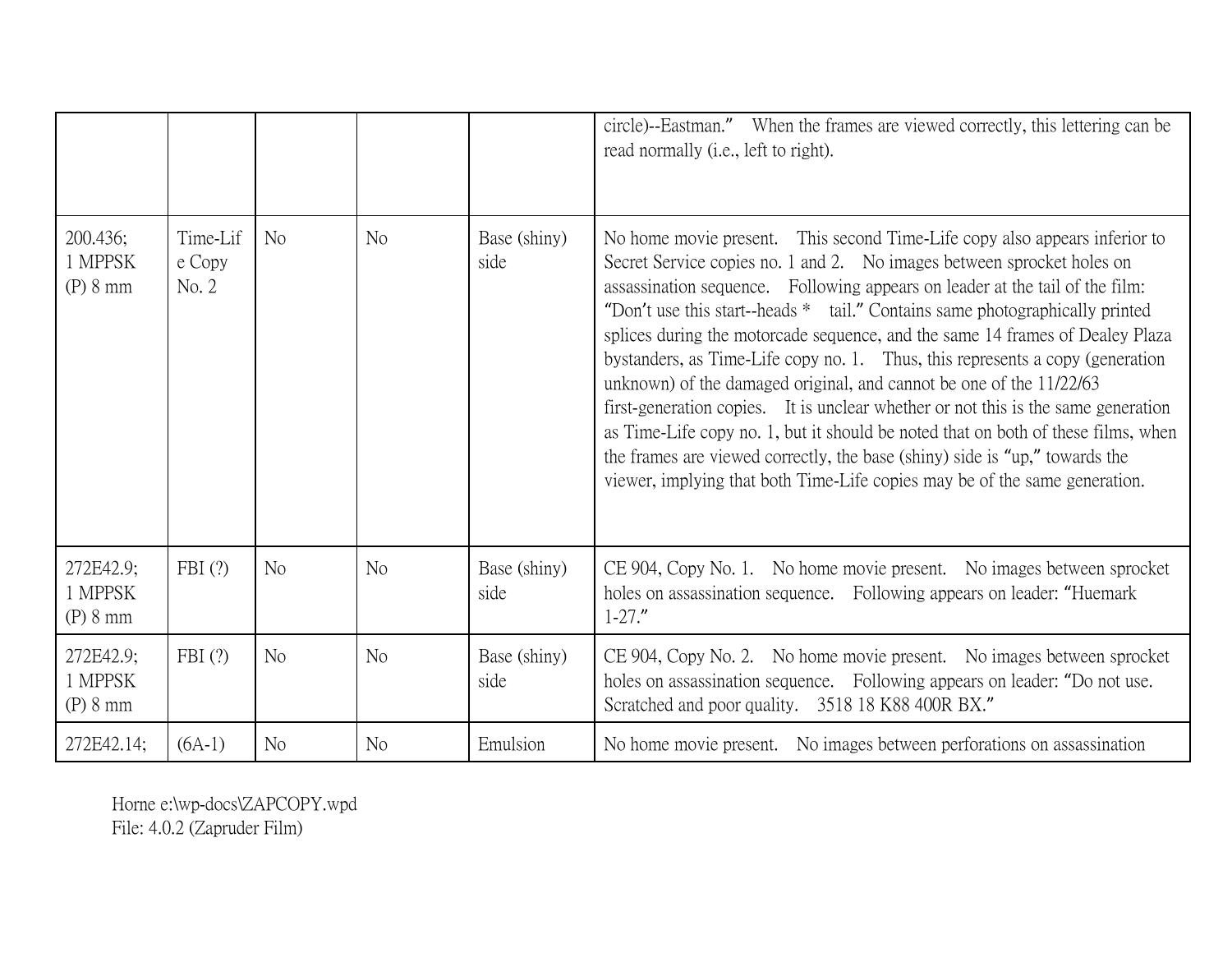| 1 MPPSK<br>(P) 8 mm               |                                                         |                |                    | (dull) side             | sequence.                                                                                                                                                                                                                                                                                                                                                                                                                                                                                                                                                                                                                                                                                                                                                                                                                                                                                                                                                                                                                                                                                                                                                                                                                                                                                                                                                                                                                                                                                                                                                                                                                                                                                    |
|-----------------------------------|---------------------------------------------------------|----------------|--------------------|-------------------------|----------------------------------------------------------------------------------------------------------------------------------------------------------------------------------------------------------------------------------------------------------------------------------------------------------------------------------------------------------------------------------------------------------------------------------------------------------------------------------------------------------------------------------------------------------------------------------------------------------------------------------------------------------------------------------------------------------------------------------------------------------------------------------------------------------------------------------------------------------------------------------------------------------------------------------------------------------------------------------------------------------------------------------------------------------------------------------------------------------------------------------------------------------------------------------------------------------------------------------------------------------------------------------------------------------------------------------------------------------------------------------------------------------------------------------------------------------------------------------------------------------------------------------------------------------------------------------------------------------------------------------------------------------------------------------------------|
| 272E42.14;<br>1 MPPSK<br>(P) 8 mm | $(6A-2)$                                                | N <sub>o</sub> | N <sub>o</sub>     | Emulsion<br>(dull) side | No home movie present. No images between perforations on assassination<br>sequence.                                                                                                                                                                                                                                                                                                                                                                                                                                                                                                                                                                                                                                                                                                                                                                                                                                                                                                                                                                                                                                                                                                                                                                                                                                                                                                                                                                                                                                                                                                                                                                                                          |
| JFK.024;<br>1 MPPSK<br>(P) 8 mm   | "FBI"<br>Rcvd at<br><b>NARA</b><br>from FBI<br>in 1995. | N <sub>o</sub> | No; See<br>Remarks | Base (shiny)<br>side    | The number 0186 has been photographically printed onto this film, but is not<br>punched into the film, as it is in Secret Service copy $# 2$ . This film contains the<br>intact and complete assassination sequence and the home movie sequence, and<br>there are no splices between them. There are no images between the sprocket<br>holes in any portion of this film. It is certain, therefore, that this film is a print<br>made from Secret Service copy $# 2$ <i>before</i> the assassination sequence in that<br>film was cut in half and repositioned. On October 30, 1996, Les Waffen of the<br>National Archives wrote a memo about the examination of various Zapruder<br>films by DOJ's hired film examiners, Dr. Rose and Mr. McCauley, in which he<br>said the following about this film: "Textual information indicates this as copy<br>made from 1st copy borrowed from Secret Serviceoverall quality poor, color<br>faded, washed out." I concur with Mr. Waffen's evaluation of the overall poor<br>image quality of this film. Anyone wishing to study the best available copy of<br>the "home movie" sequence should utilize Secret Service copies 1 or 2, rather<br>than this film; the absence of image content between the sprocket holes of the<br>home movie portion on this film clearly indicates that this home movie sequence<br>is a later generation, in which the images between the perforations were masked<br>out during the copying process. Furthermore, the Elm Street sequence on<br>Secret Service copy #2, although split into two parts, appears superior to the<br>assassination sequence on this film because its colors appear much more vivid |